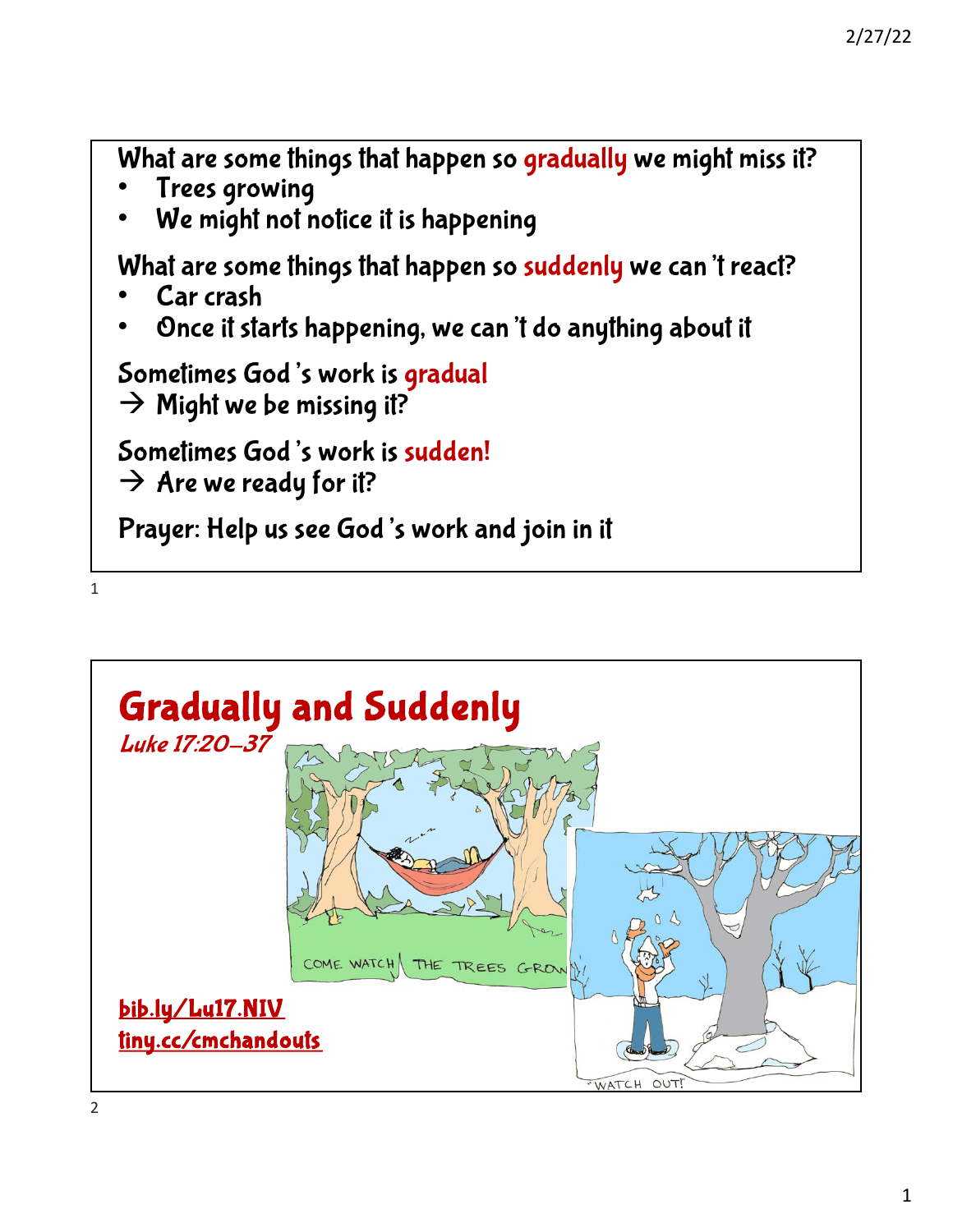# A Brief History of Time

Creation: a very good world Fall: Kingdom of this world (separate from God, so it is dying) Redemption: Kingdom of God (a perfect and more glorious world)

- Promise & preparation: The Old Testament
- Gradually: Mustard seed, yeast in dough
	- Jesus: obscure, ordinary, suffering & death
	- Church (Jesus' body): small, ordinary, with trouble
- Suddenly: Radical displacement by Jesus' Kingdom
	- The Son of Man's return (Jesus)
	- Life with God in unhindered beauty and flourishing
	- Or judgment

3

# Gradually *Luke 17:20-21* Perhaps an accusation

Once, on being asked by the **Pharisees** when the kingdom of God would come, Jesus replied, "The coming of the kingdom of God is not something that can be observed, nor will people say, 'Here it is,' or 'There it is,' because the kingdom of God is in your midst."

like a mustard seed buried in the ground

like yeast hidden in the dough

*Luke 13:18-21*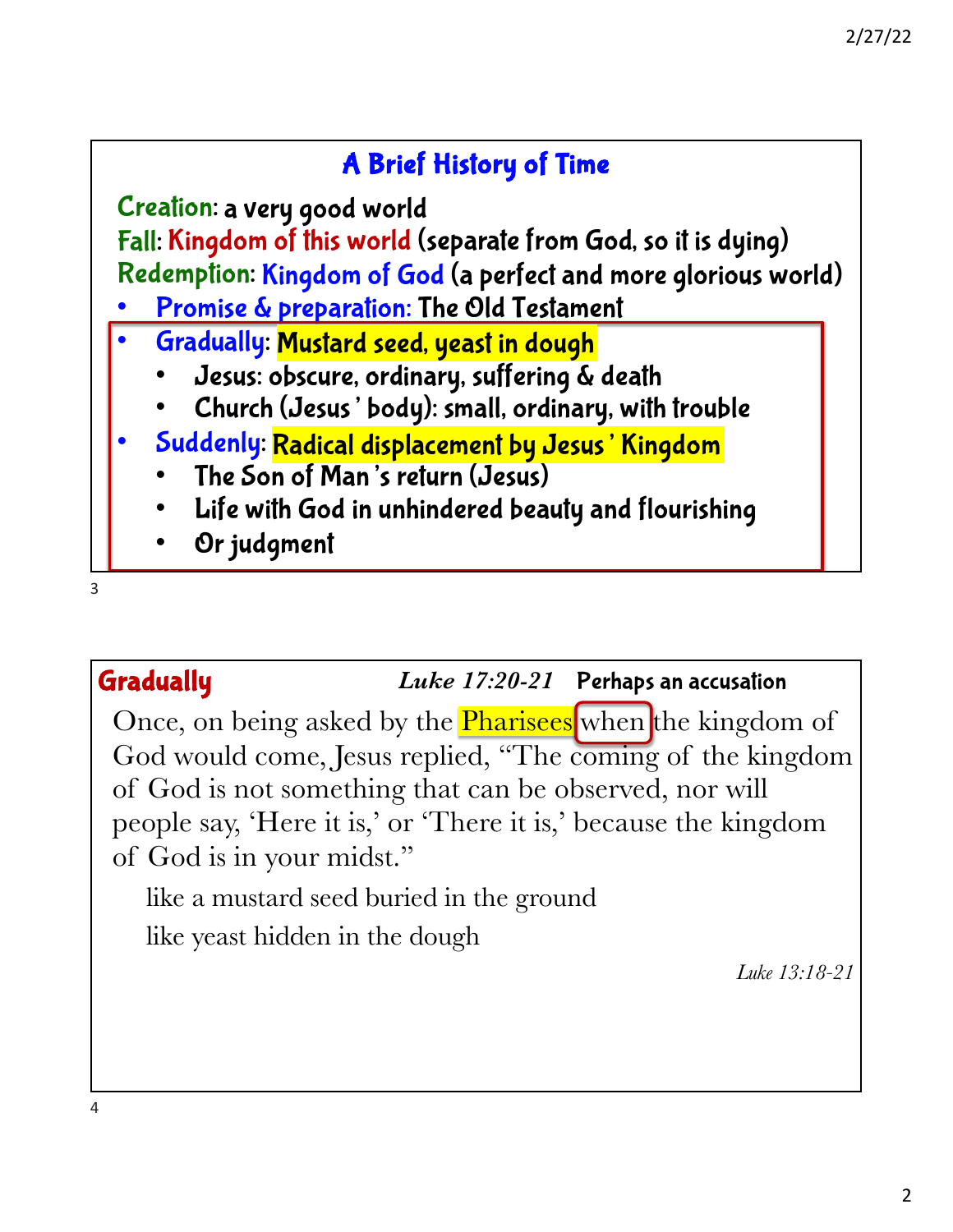| Luke 17:20-37                                                  |
|----------------------------------------------------------------|
| 20-21: God's Kingdom is already present and growing            |
| • Yet easily overlooked                                        |
| • Jesus was overlooked                                         |
| · born as an <b>ordinary</b> infant                            |
| • who grew up as an <b>ordinary</b> boy                        |
| • in an <b>ordinary</b> family                                 |
| • in an <b>ordinary</b> town                                   |
| • died a <b>horrible</b> death, without public victory         |
| • We can overlook the Kingdom of God                           |
| $22 - 25:$<br>• amid the joys and challenges of life           |
| • a temptation for those who have much to enjoy<br>$26 - 29$ : |
| in life is not to even look for it<br>$30 - 37$ :              |
|                                                                |

5

# Suddenly *Luke 17:22-25*

Then he said to his disciples, "The time is coming when you will long to see one of the days of the Son of Man, but you will not see it. People will tell you, 'There he is!' or 'Here he is!' Do not go running off after them. For the Son of Man in his day will be like the lightning, which flashes and lights up the sky from one end to the other. But first he must suffer many things and be rejected by this generation.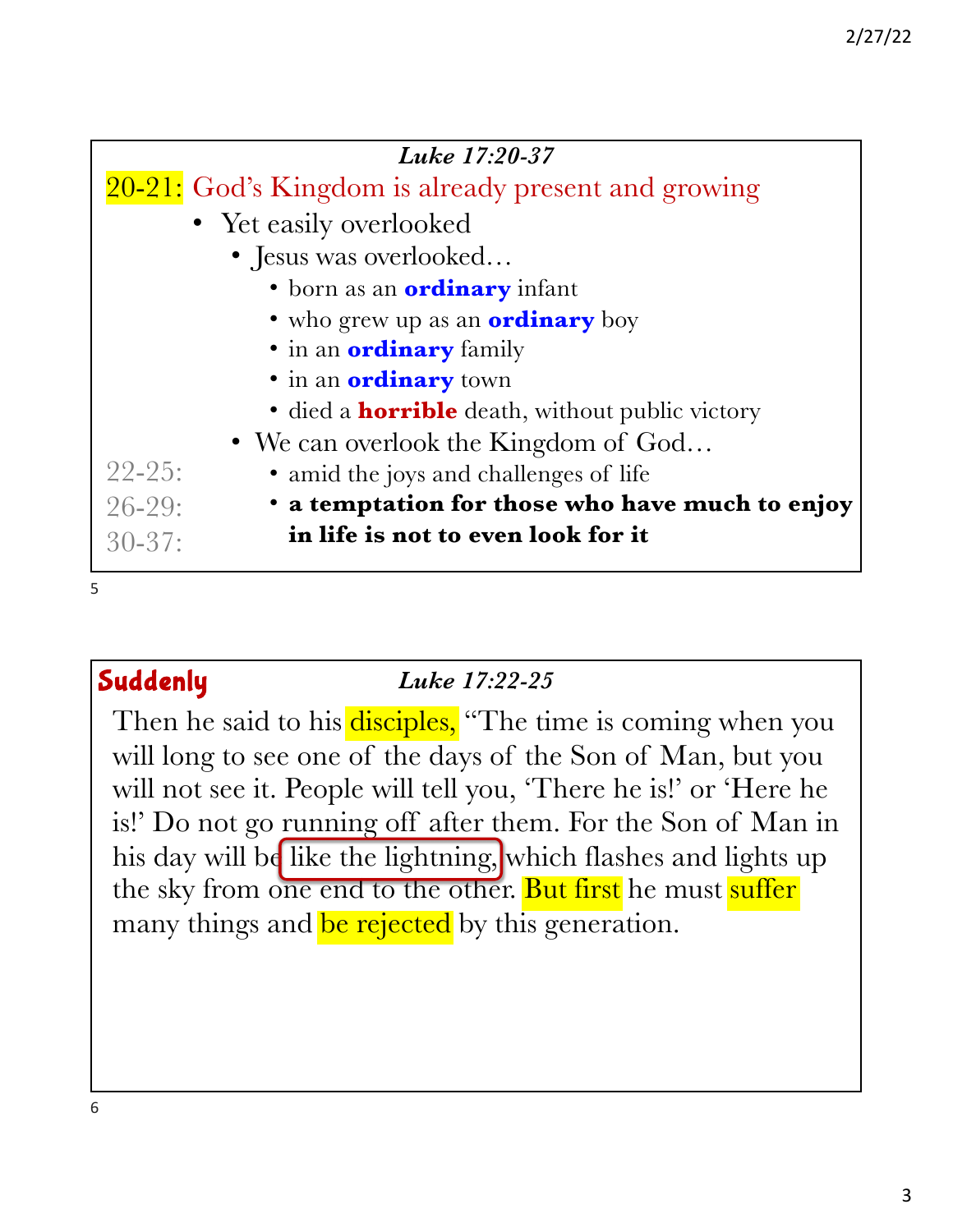| Luke 17:20-37                                       |
|-----------------------------------------------------|
| 20-21: God's Kingdom is already present and growing |
| 22-25: The Son of Man will come suddenly and boldly |
| • It won't be possible to miss it when it happens!  |
| • Before then, there will be trouble                |
| • The Son of Man must suffer                        |
| • For disciples too-at different times in different |
| ways (you'll long for His return but won't see it)  |
| • Don't be deceived                                 |
| • You won't need to go someplace or to some special |
| people or teacher to find it                        |
| $26 - 29$ :<br>• A temptation especially for those  |
| who have much trouble in life<br>$30 - 37$ :        |
|                                                     |

### *Luke 17:26-29*

"Just as it was in the days of Noah, so also will it be in the days of the Son of Man. People were eating, drinking, marrying and being given in marriage up to the day Noah entered the ark. Then the flood came and destroyed them all.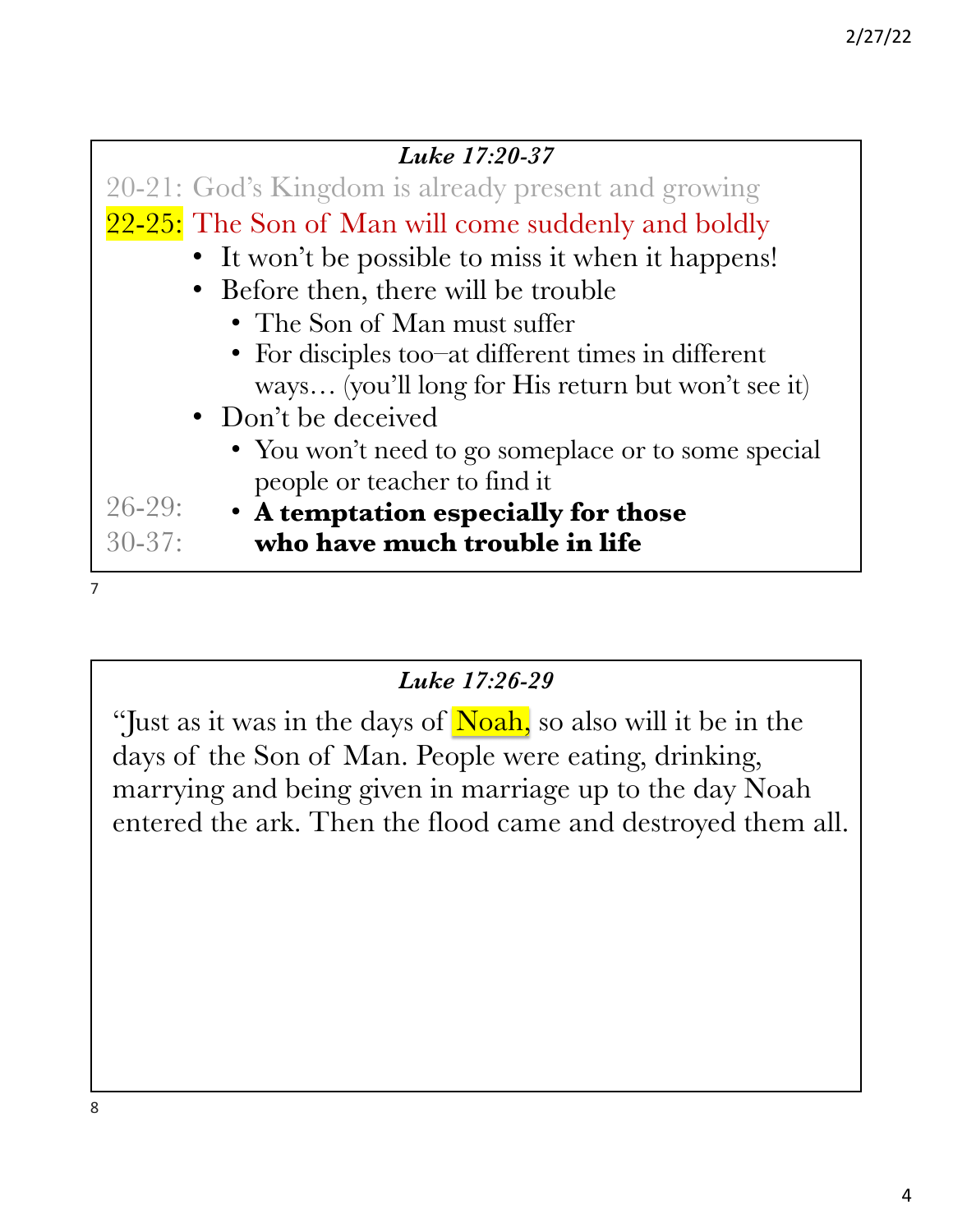# **The Days of Noah**

# **The people were very evil** ("every inclination of their thoughts")

• "So the Lord said, 'I will wipe from the face of the earth the human race I have created…'" *Genesis 6:5-8*

## **God called Noah to be rescued**

• "So God said to Noah, 'Make yourself an ark …' Noah did everything just as God commanded him." *Genesis 6:13-22*

# **Noah told the people to turn to God** (for 50-75 years)

• God "protected Noah, a preacher of righteousness" *2 Peter 2:5*

**The day came** when the door was shut and they were judged

• "Then the Lord shut him in the ark…. Every living thing that moved on land perished—birds, livestock, wild animals, all the creatures that swarm over the earth, and all mankind." *Genesis 7:13-21*

9

## *Luke 17:26-29*

"Just as it was in the days of Noah, so also will it be in the days of the Son of Man. People were eating, drinking, marrying and being given in marriage up to the day Noah entered the ark. Then the flood came and destroyed them all.

# Their problem:

- Jesus didn't speak of their evil
- Rather: They focused on good pleasures and good relationships instead of hearing God's warning to prepare for the radical change that was coming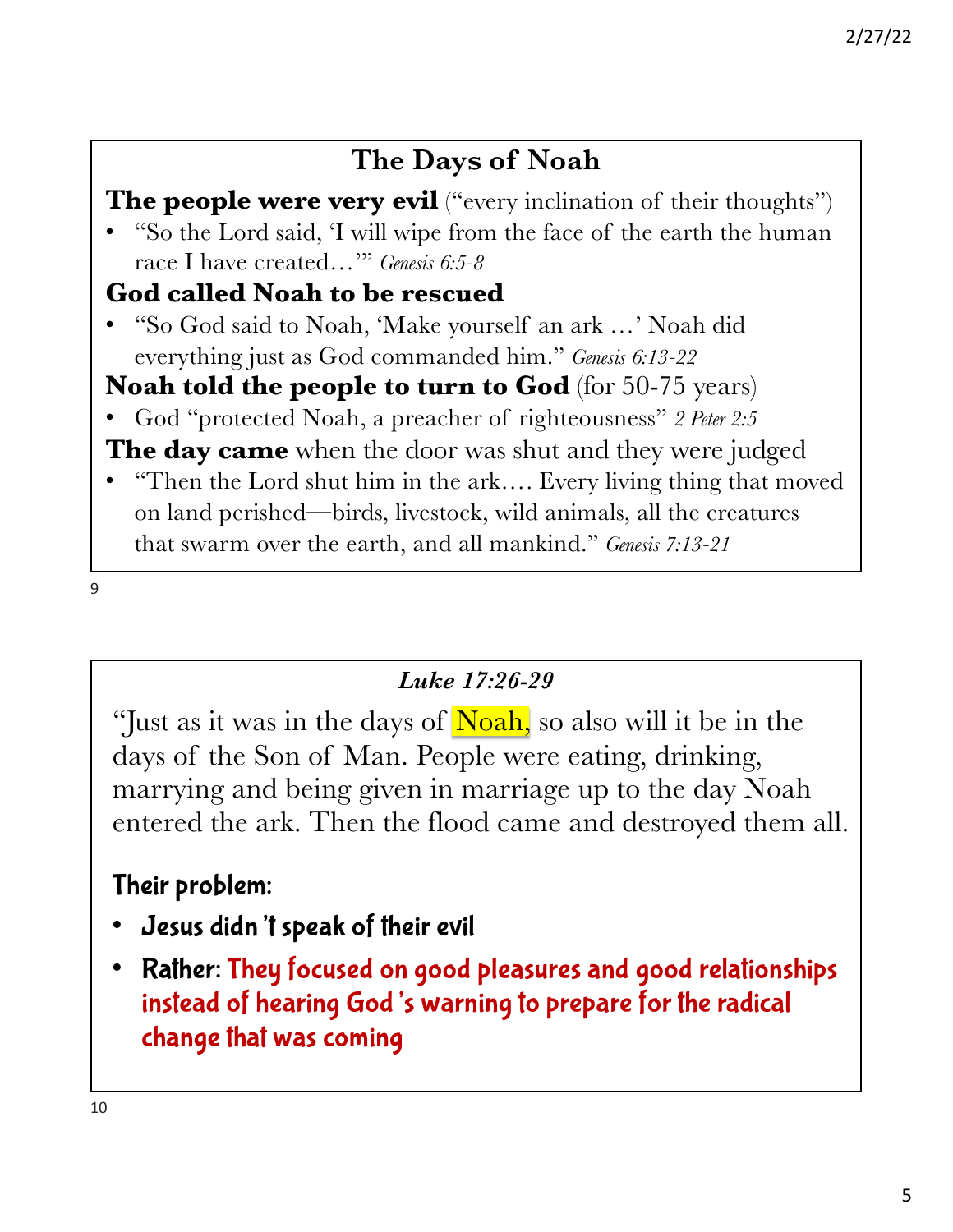## *Luke 17:26-29*

"It was the same in the days of Lot. People were eating and drinking, buying and selling, planting and building. But the day Lot left Sodom, fire and sulfur rained down from heaven and destroyed them all.

# **The Days of Lot**

# **The people were very evil**

• Then the Lord said, "The outcry against Sodom and Gomorrah is so great and their sin so grievous…" Genesis 18:20-21

### **God called Lot to be rescued**

• "Get them out of here...we are going to destroy this place" Genesis 19:12-13

## **Lot told the people to be rescued**

• "Lot said, 'Hurry and get out of this place, because the Lord is about to destroy the city!' But they thought he was joking." Genesis 19:14

# **Destruction came suddenly, including Lot's wife**

• "Then the Lord rained down burning sulfur on Sodom and Gomorrah…. But Lot's wife looked back, and she became a pillar of salt." Genesis 19:24-25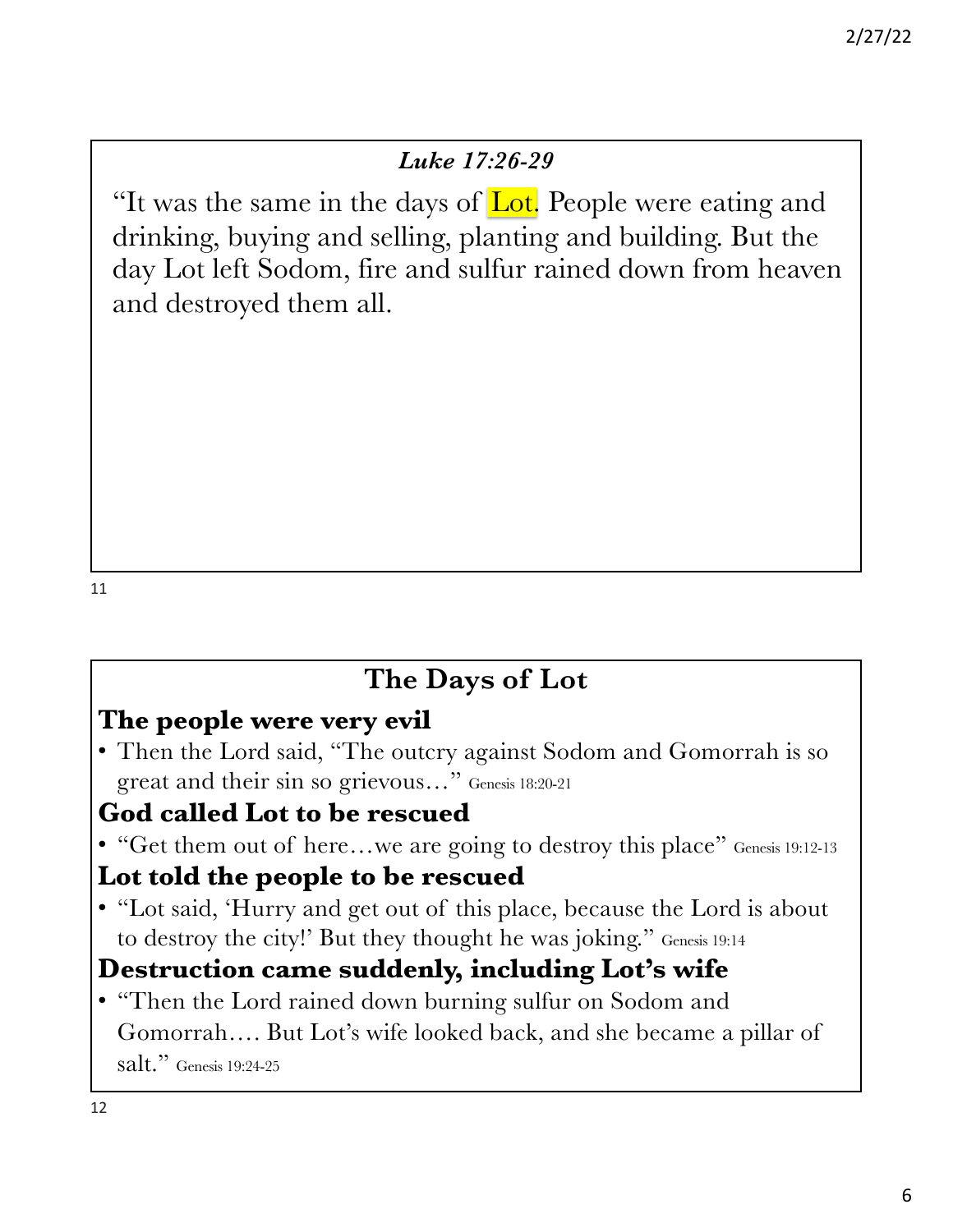## *Luke 17:26-29*

"It was the same in the days of Lot. People were eating and drinking, buying and selling, planting and building. But the day Lot left Sodom, fire and sulfur rained down from heaven and destroyed them all.

Their problem:

- Jesus didn't speak of their evil
- Rather: They focused on good pleasures and good productivity instead of hearing God's warning to prepare for the radical change that was coming

13

*Luke 17:20-37* 20-21: God's Kingdom is already present and growing 22-25: The Son of Man will come suddenly and boldly <mark>26-29:</mark> Final Judgment will come suddenly 30-37: • Jesus didn't talk (here) about people's evil • He warned about their **focus on the normal and good things of life instead of hearing God's warning** about the radical change that would come suddenly 14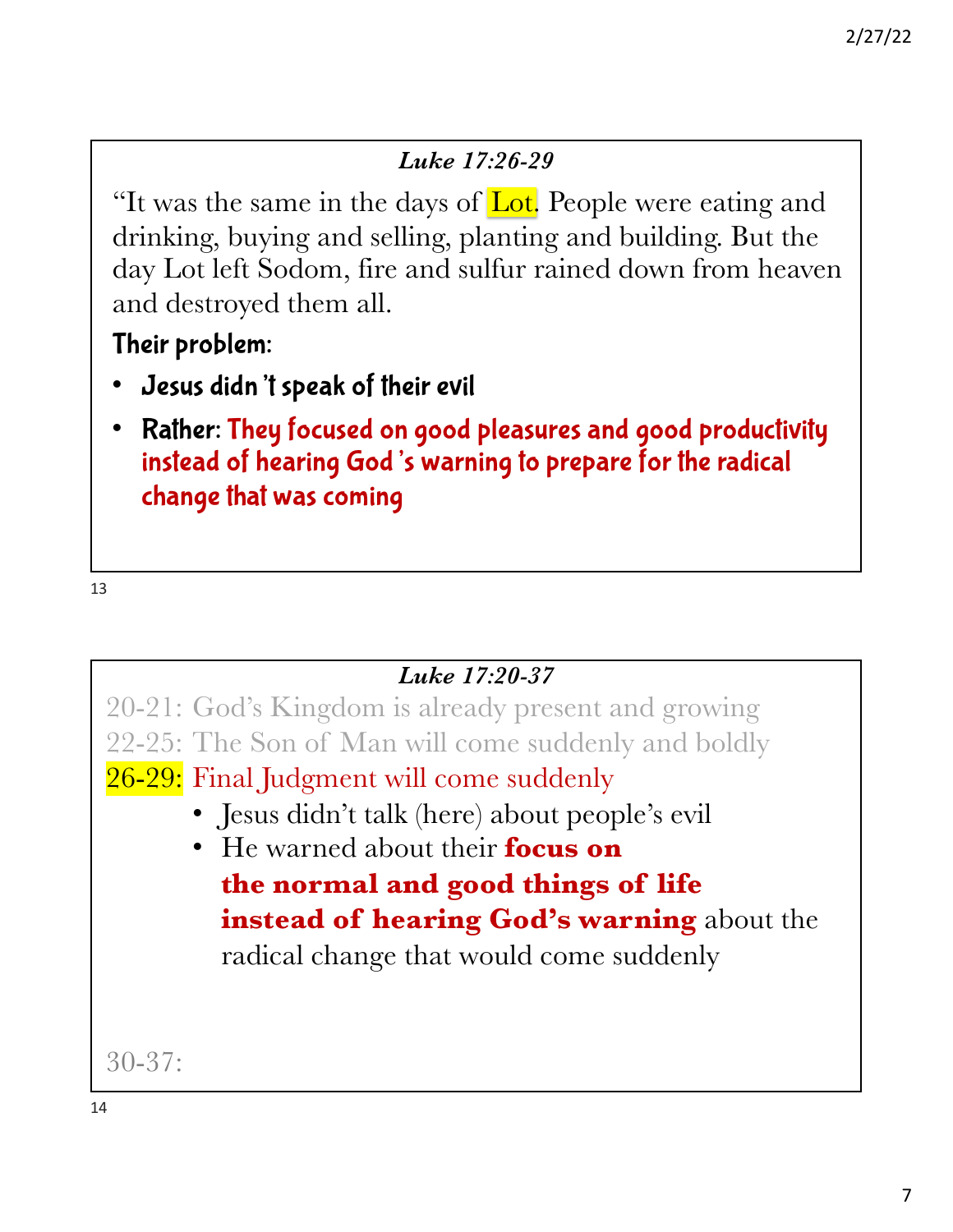#### *Luke 17:30-37*

"It will be just like this on the day the Son of Man is revealed. On that day no one who is on the housetop, with possessions inside, should go down to get them. Likewise, no one in the field should go back for anything. Remember Lot's wife! Whoever tries to keep their life will lose it, and whoever loses their life will preserve it. I tell you, on that night two people will be in one bed; one will be taken and the other left. Two women will be grinding grain together; one will be taken and the other left." [36]

"Where, Lord?" they asked. He replied, "Where there is a dead body, there the vultures will gather."

15

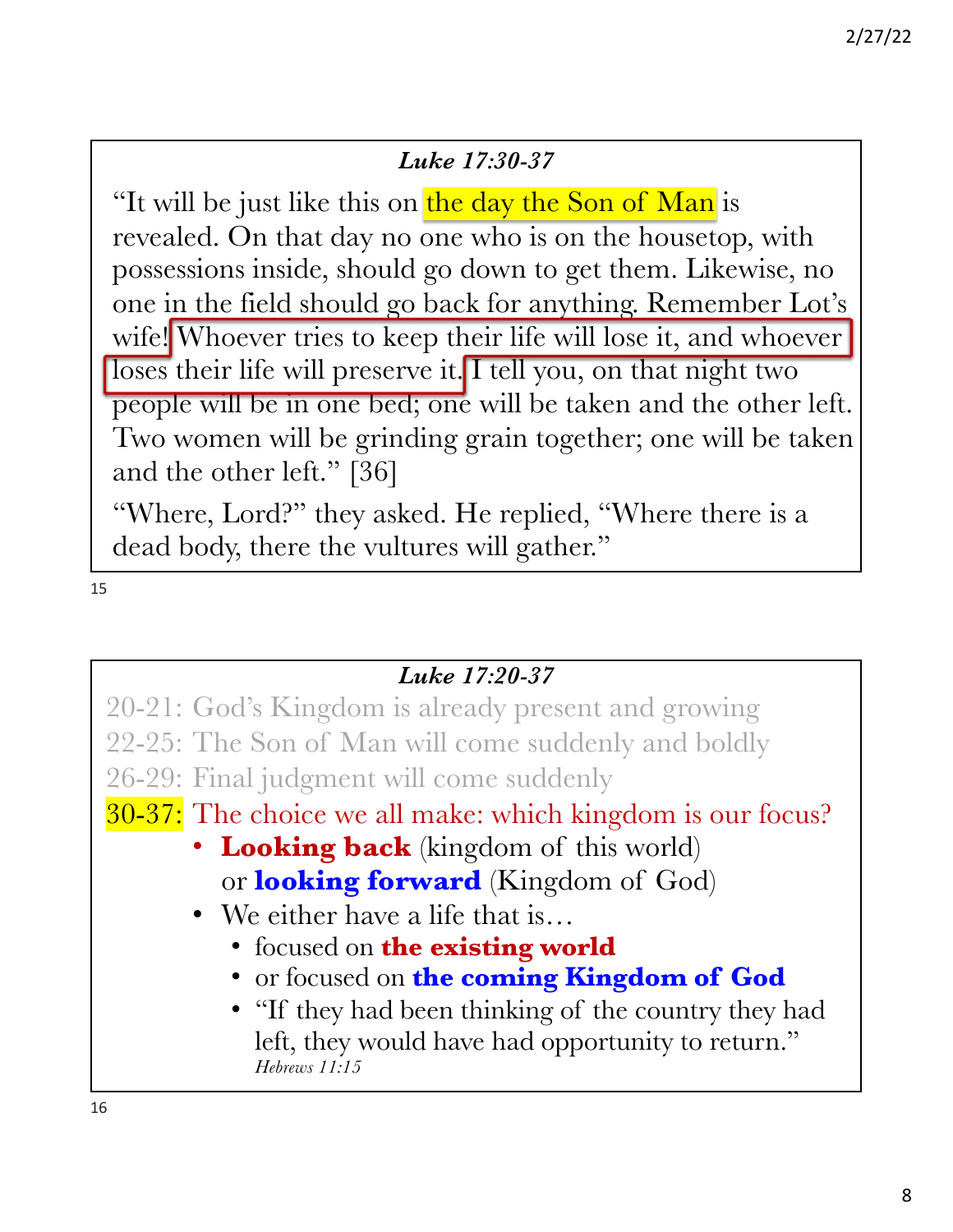## *Luke 17:20-37*

20-21: God's Kingdom is already present and growing 22-25: The Son of Man will come suddenly and boldly 26-29: Final judgment will come suddenly

30-37: The choice we all make: which kingdom is our focus?

- Only the Kingdom of God will continue and thrive
- **Because there will be no ruler except God**
- What we have chosen will be final in that day

17

## *Luke 17:20-37*

20-21: God's Kingdom is already present and growing 22-25: The Son of Man will come suddenly and boldly 26-29: Final judgment will come suddenly 30-37: The choice we all make: which kingdom is our focus?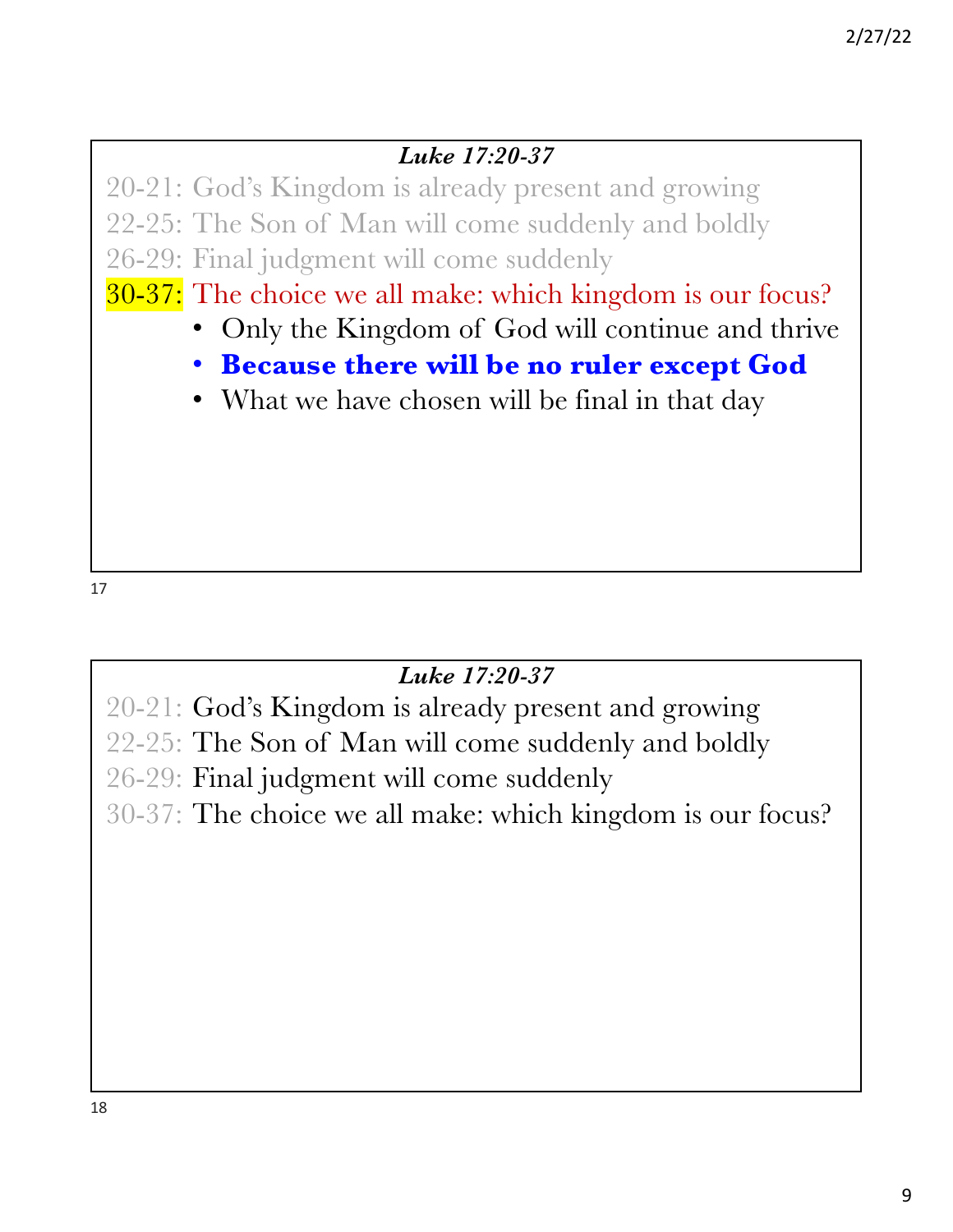## The Big Idea

Christ's Kingdom is already here growing gradually hidden in ordinariness and trouble and will come suddenly, completely, and irresistibly with judgment or blessing forever

19

When things grow gradually… we can easily stop paying attention

Especially when we have pleasure, peace, power, and other advantages, …

"The hour has already come for you to **wake up** 



**from your slumber**, because our salvation is nearer now than when we first believed." *Romans 13:11*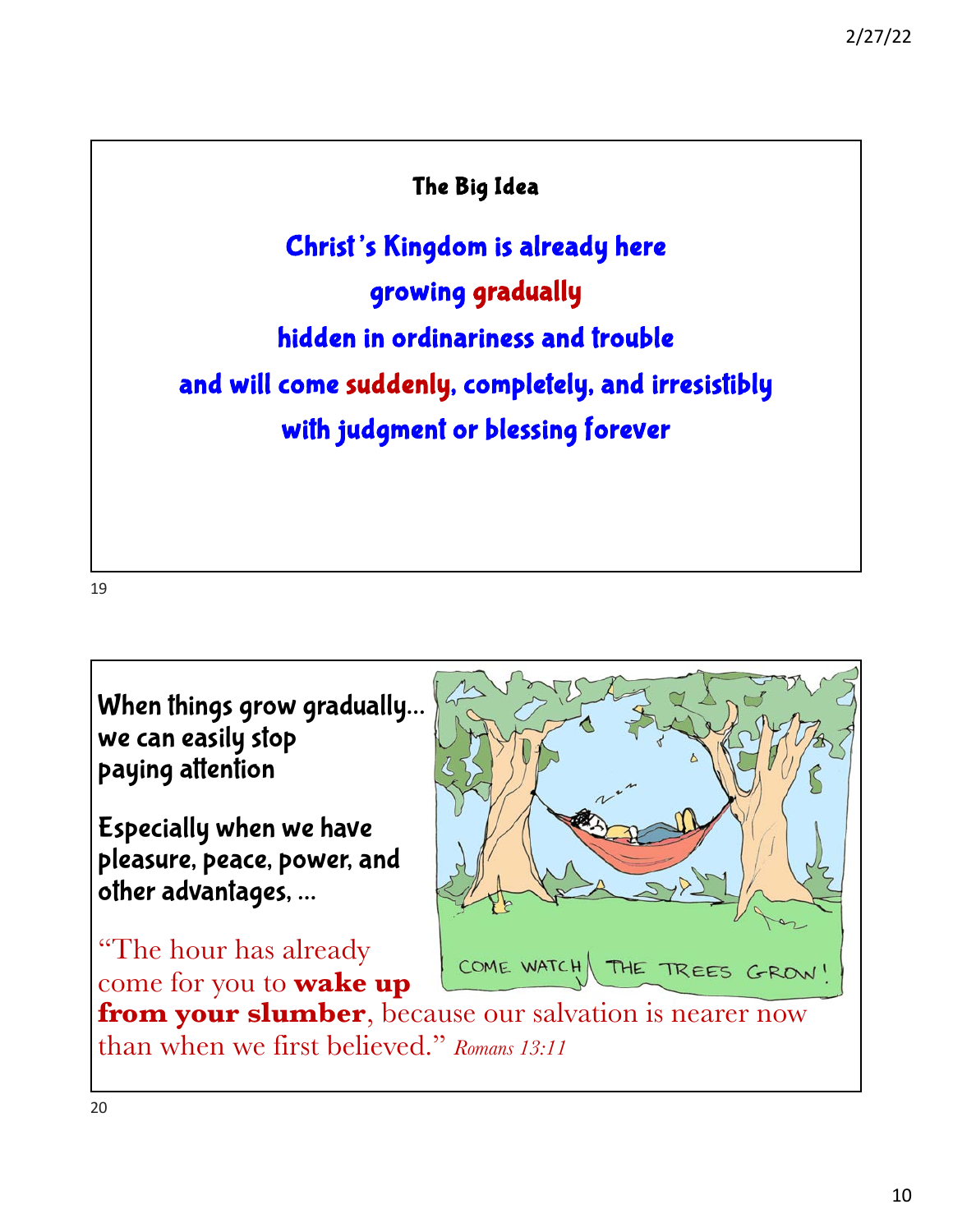

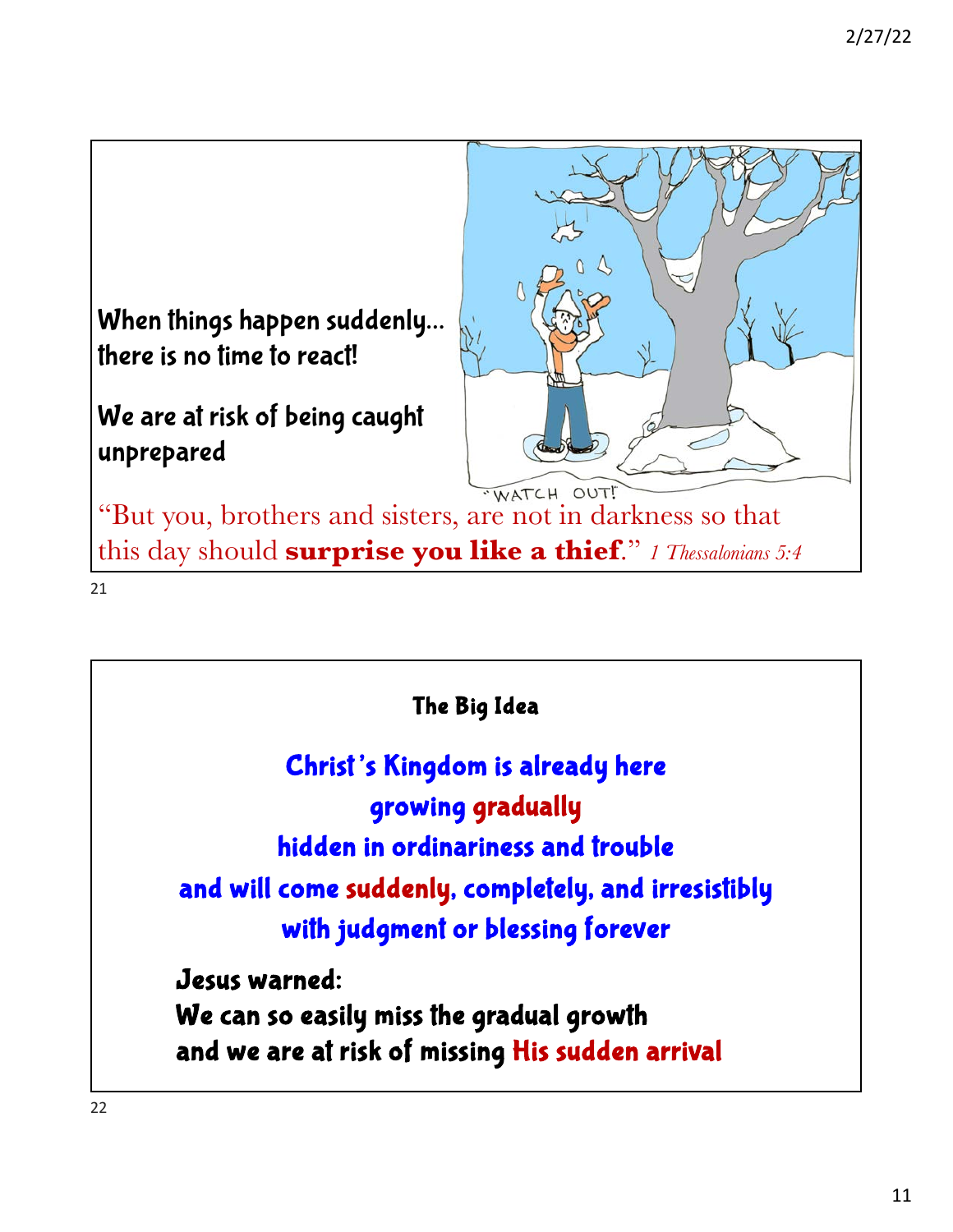## Application for the Kingdom of God

How are we to live well during its gradual growth and to be ready for its sudden arrival… Treasure the Kingdom of God every day even while we live well in the kingdom of the world

- Don't "set your heart" on things in this world
	- Then Jesus said to his disciples: "Therefore I tell you, do not worry about your life, what you will eat; or about your body, what you will wear.... And do not set your heart on [them]; do not worry about it. For the pagan world runs after all such things, and your Father knows that you need them. But seek his kingdom, and these things will be given to you as well. from Luke 12:22-31

23

# Application for the Kingdom of God

How are we to live well during its gradual growth and to be ready for its sudden arrival…

Treasure the Kingdom of God every day even while we live well in the kingdom of the world

- Don't "set your heart" on things in this world
- It doesn't mean:
	- Live foolishly, don't plan, ignore the joys and concerns of this world, …
- It does mean:
	- Don't let them be the focus of your life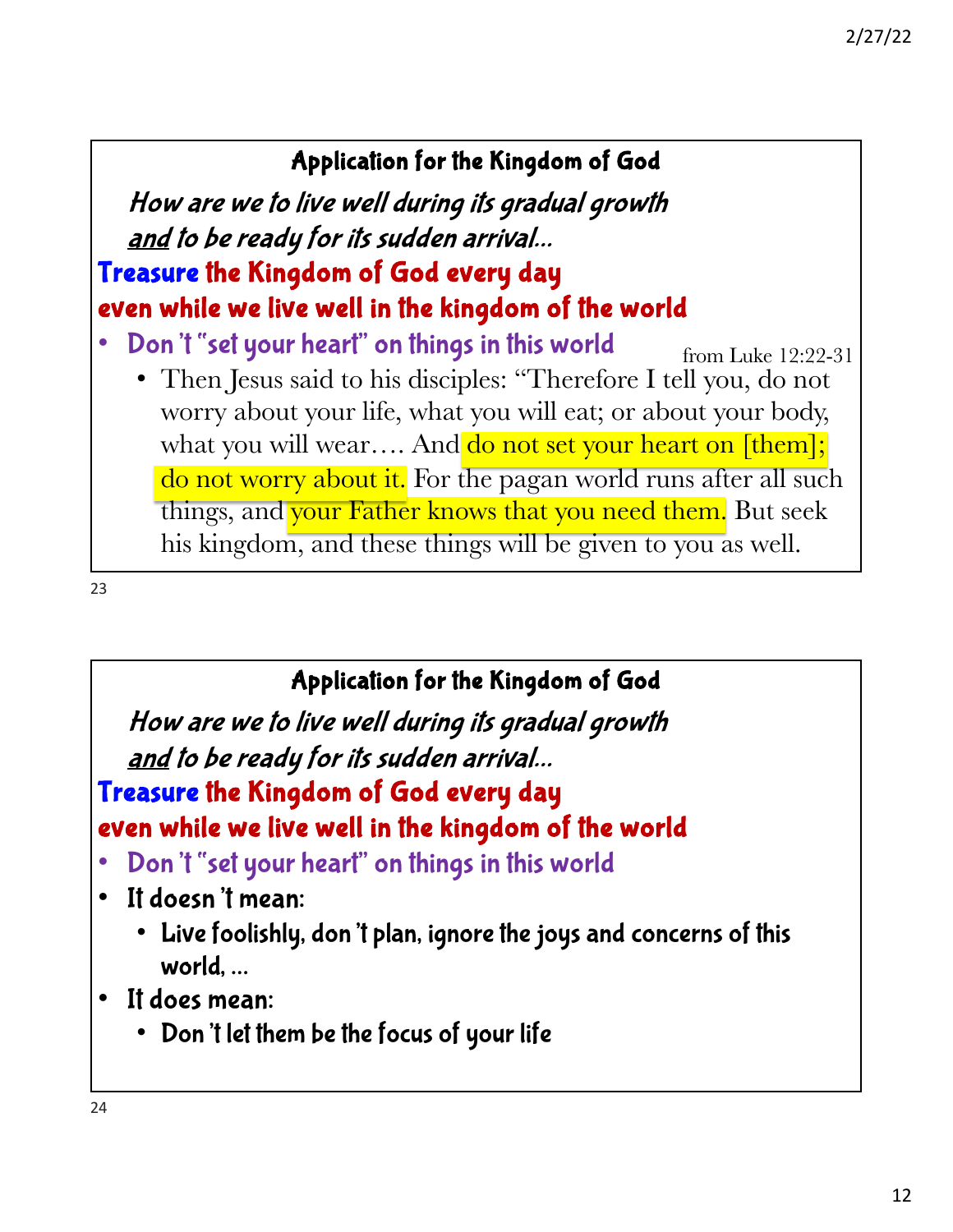# Application for the Kingdom of God

How are we to live well during its gradual growth and to be ready for its sudden arrival… Treasure the Kingdom of God every day even while we live well in the kingdom of the world

- Set your heart on the Kingdom of God
	- Then Jesus said to his disciples: "Therefore I tell you, do not worry about your life, what you will eat; or about your body, what you will wear…. And do not set your heart on [them]; do not worry about it. For the pagan world runs after all such things, and your Father knows that you need them. But seek his kingdom, and these things will be given to you as well. from Luke 12:22-31

25

# Application for the Kingdom of God

How are we to live well during its gradual growth and to be ready for its sudden arrival…

Treasure the Kingdom of God every day even while we live well in the kingdom of the world

- Set your heart on the Kingdom of God
- It doesn't mean:
	- Ignore things in this world as you focus on heaven
- It does mean:
	- Be most concerned about the things that concern God most
	- Jesus is a perfect model!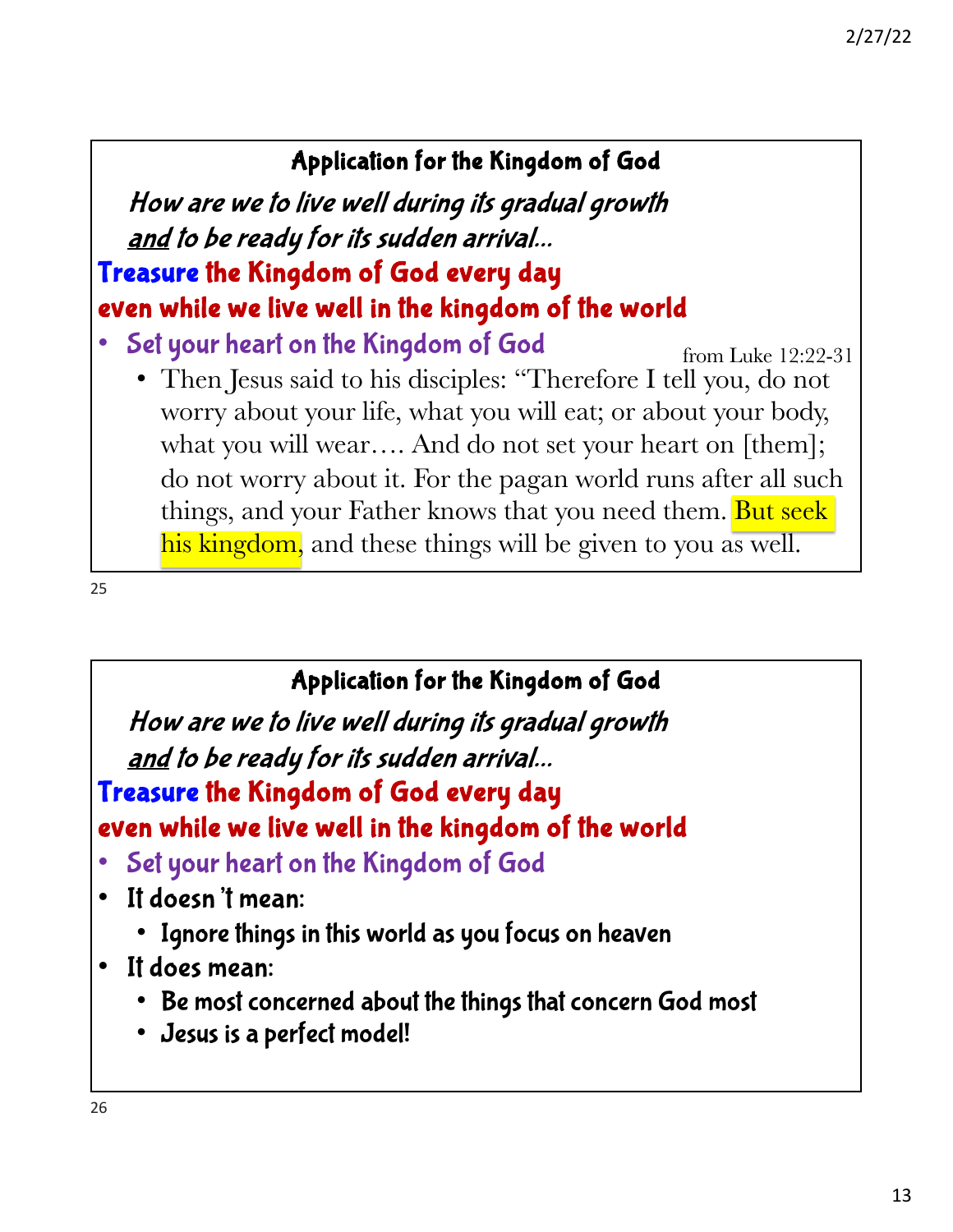# How do we know what our heart is set on?

- What do you treasure?
	- What are our biggest worries and fears and cause for anger?
	- What do we put most of our 'disposable' time, money, and attention?
	- This is probably what our heart is set on
- Jesus warned: good things in this life took people away from seeking His Kingdom
	- Life's necessities and pleasures: food and drink
	- Relationships: friendship, family, marriage
	- Career and possessions: buying, selling, farming
	- People's opinion of us
	- Visible success
	- Being treated well or justly or fairly

27

# How do we know what our heart is set on?

- WHOM do you treasure? WHO is your King?
	- Whose opinion of you means most?
	- To whom do you turn in trouble or pain or grief or loss?
	- To whom do you turn in joy?
	- Whose guidance and teaching means most to you?
- Other answers we often give…
	- Ourselves: find strength, guidance, comfort, hope within
	- Someone else: parent, spouse, mentor, …
	- Something else: success, money, philosophy, politics, science, pleasure, work, substance, bitterness, grief, …